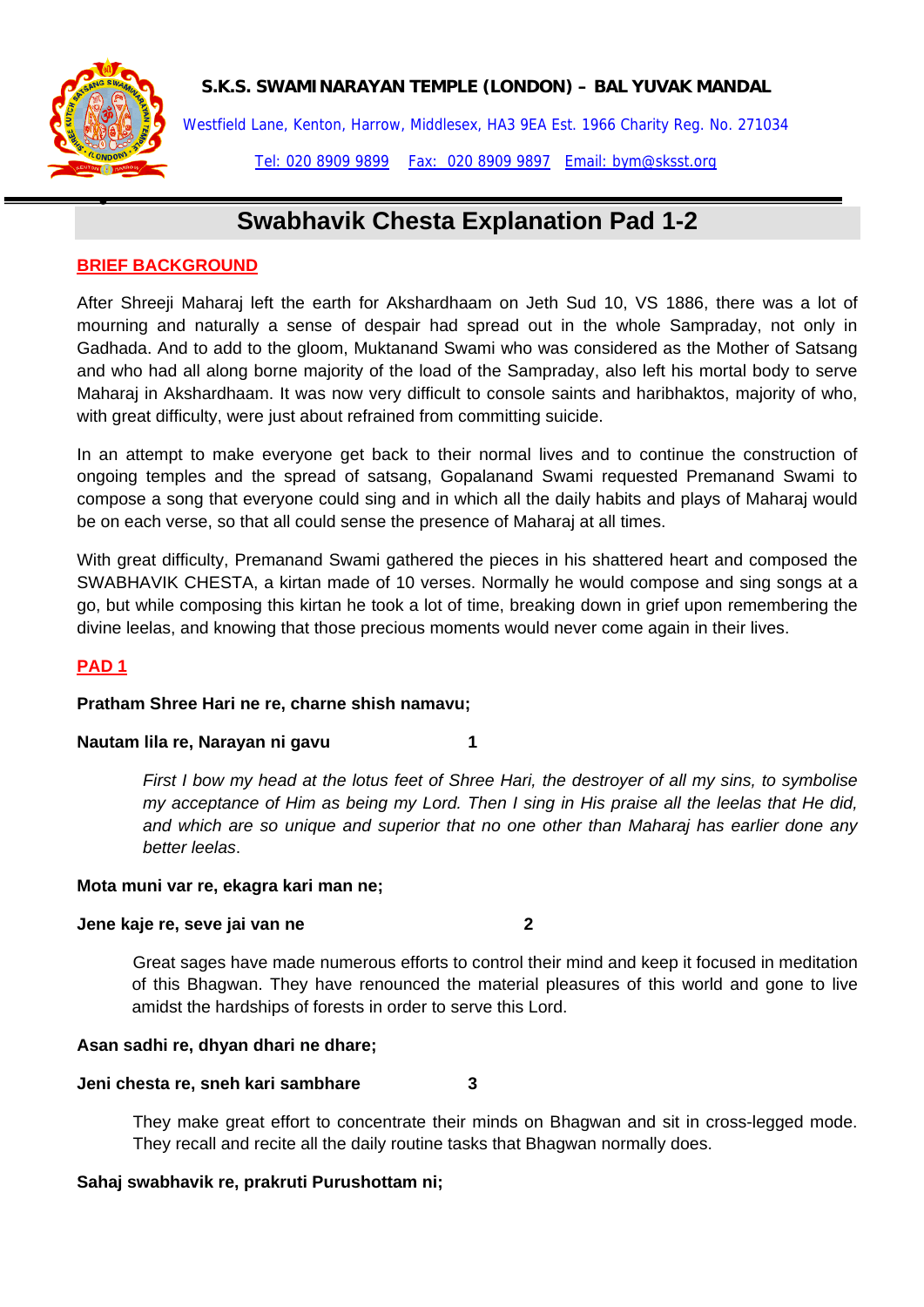# **S.K.S. SWAMINARAYAN TEMPLE (LONDON) – BAL YUVAK MANDAL**



Westfield Lane, Kenton, Harrow, Middlesex, HA3 9EA Est. 1966 Charity Reg. No. 271034 Tel: 020 8909 9899 Fax: 020 8909 9897 Email: bym@sksst.org

### **Sunta sajni re, bik matade jam ni 4**

Listening to and remembrance of even the most elementary of the almighty Lord's daily routine tasks would overcome one's fear of hell.

### **Gavu hete re, Hari na charitra sambhari;**

### **Pavan karjo re, Prabhuji buddhi mari 5**

With devotion I remember and sing all the leelas of Shree Hari. I pray that the Lord will sanctify and bless my mode of thinking to become the pure and divine knowledge.

### **Sahaj swabhave re, betha hoy Hari jyare;**

### **Tulsi ni mala re, kar lai ferve tyare 6**

I now start to say what my Lord normally did in the course of the day. Ordinarily, when the Lord is sitting, He would take a rosary made out of the wood of the sacred Tulsi plant and would start doing that mala.

### **Ramuj karta re, rajiv nen rupala;**

### **Koi harijan ni re, magi laine mala 7**

My Lord, who has the most beautiful eyes I have ever seen, would sometimes create a humorous situation, having fun with the saints and haribhaktas present. Sometimes He would borrow a rosary mala from a devotee.

### **Bevdi rakhi re, babbe manka jode;**

### **Ferve tani re, koik mala tode 8**

He would double loop the rosary and would do the rosary taking two (and at one instance a varying number of) beads at a time (unlike how we do it, in a single loop and taking one bead at a time). He would sometimes stop doing the mala while speaking (This is the true meaning for *"Mala tode re"* and does not mean he use to break the mala as a lot of videos depict), all these actions have a deep rooted significance.

### **Vato kare re, ramuj kari ne hasta;**

### **Bhedi kari re, mala karma ghasta 9**

He would talk to the saints and devotees who have gathered and laugh with them occasionally when a humorous situation arises. Sometimes, He would fold the mala in his palm and rub it against His hand.

### **Kyarek michi re, netra kamal ne swami;**

# **Premanand kahe re, dhyan dhare bahunami 10**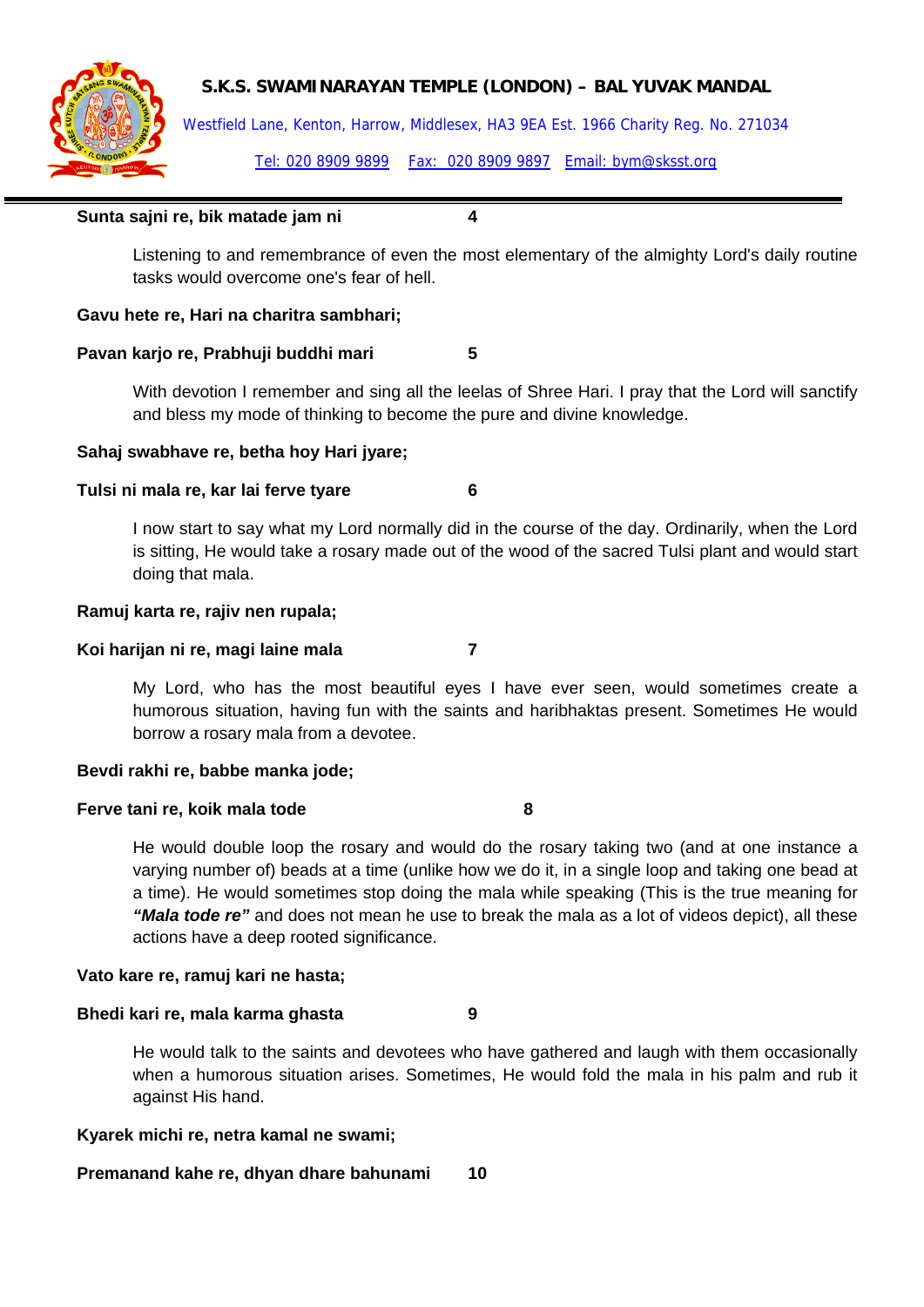

# **S.K.S. SWAMINARAYAN TEMPLE (LONDON) – BAL YUVAK MANDAL**

Westfield Lane, Kenton, Harrow, Middlesex, HA3 9EA Est. 1966 Charity Reg. No. 271034 Tel: 020 8909 9899 Fax: 020 8909 9897 Email: bym@sksst.org

Occasionally my Lord, who is called by many names, would just close His eyes which resemble lotus petals, and would sit in meditation. All these moments and mannerisms have been cherished by devotees.

# **PAD 2**

# **Sambhar saiyar re, lila Natnagar ni;**

### **Sunta sukhdu re, ape sukh sagar ni 1**

My dear friend, listen as I recite all the daily habits of the One who toys with all beings on all universes. Hearing the leelas of the Lord will give you eternal joy.

### **Netra kamal ne re, rakhi ughada kyare;**

# **Dhyan dhari ne re, bese Jivan bare 2**

He would sometimes sit outside and keep His lotus-like eyes wide open and go into meditation, unlike ordinary humans who have to close their eyes to look at the inner self.

### **Kyarek chamki re, dhyan karta jage;**

### **Jota Jivan re, janma maran dukh bhage 3**

He would sometimes get startled, not by outside events but by what He has observed in His meditation, and would awaken out of meditation. Having sight of the same open eyes upon such occassions would drive away all the sorrows and miseries of the birth and death cycle that all beings face.

### **Pota agal re, sabha bharai bese;**

### **Sant harijan re, samu joi rahe chhe 4**

Saints and devotees assemble in a congragation and sit in front of Him. They all stare in awe at the Lord, amazed at His beauty and considering themselves blessed to have had this sight that sages yearn for.

# **Dhyan dhari ne re, betha hoy Hari pote;**

### **Sant harijan re, trupta na thaye jote 5**

While the Lord himself is seated in deep meditation, the on-looking saints and devotees cannot be content or feel satisfied of seeing this sight. They want to remain looking at this Murti forever.

### **Sadhu kirtan re, gaye vajadi vaaja;**

# **Temne joi re, magan thaye Maharaja 6**

The poet saints play musical instruments such as harmoniums and sing songs of devotion in praise of the Lord. The Lord sees this and becomes interested and acknowledges their